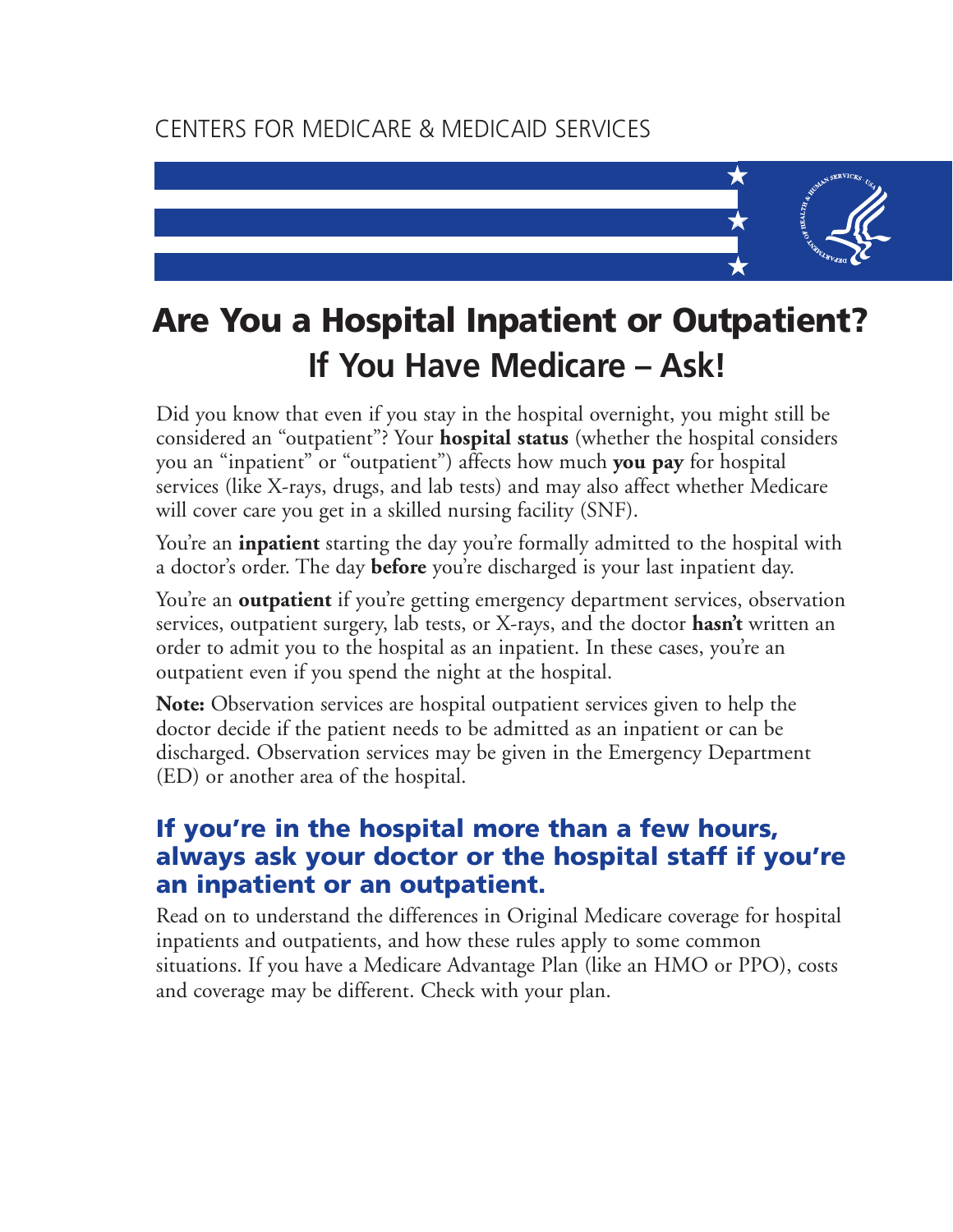#### **What do I pay as an inpatient?**

★

- Medicare Part A (Hospital Insurance) covers inpatient hospital services. Generally, this means you pay a one-time deductible for all of your hospital services for the first 60 days you're in the hospital.
- Medicare Part B (Medical Insurance) covers most of your doctor services when you're an inpatient. You pay 20% of the Medicare-approved amount for doctor services after paying the Part B deductible.

#### **What do I pay as an outpatient?**

• Medicare Part B covers outpatient hospital services. Generally, this means you pay a copayment for each individual outpatient hospital service. This amount may vary by service.

**Note:** The copayment for a single outpatient hospital service can't be more than the inpatient hospital deductible. However, your total copayment for all outpatient services may be more than the inpatient hospital deductible.

- Part B also covers most of your doctor services when you're a hospital outpatient. You pay 20% of the Medicare-approved amount after you pay the Part B deductible.
- Generally, the prescription and over-the-counter drugs you get in an outpatient setting (like an emergency department), sometimes called "self-administered drugs," aren't covered by Part B. Also, for safety reasons, many hospitals have policies that don't allow patients to bring prescription or other drugs from home. If you have Medicare prescription drug coverage (Part D), these drugs may be covered under certain circumstances. You likely will need to pay outof-pocket for these drugs and submit a claim to your drug plan for a refund. Call your plan for more information.

#### **For more detailed information on how Medicare covers hospital services, including premiums, deductibles, and copayments,** visit

[www.medicare.gov/publications to](http://www.medicare.gov/publications) view the "Medicare & You" handbook. You can also call 1-800-MEDICARE (1-800-633-4227). TTY users should call 1-877-486-2048.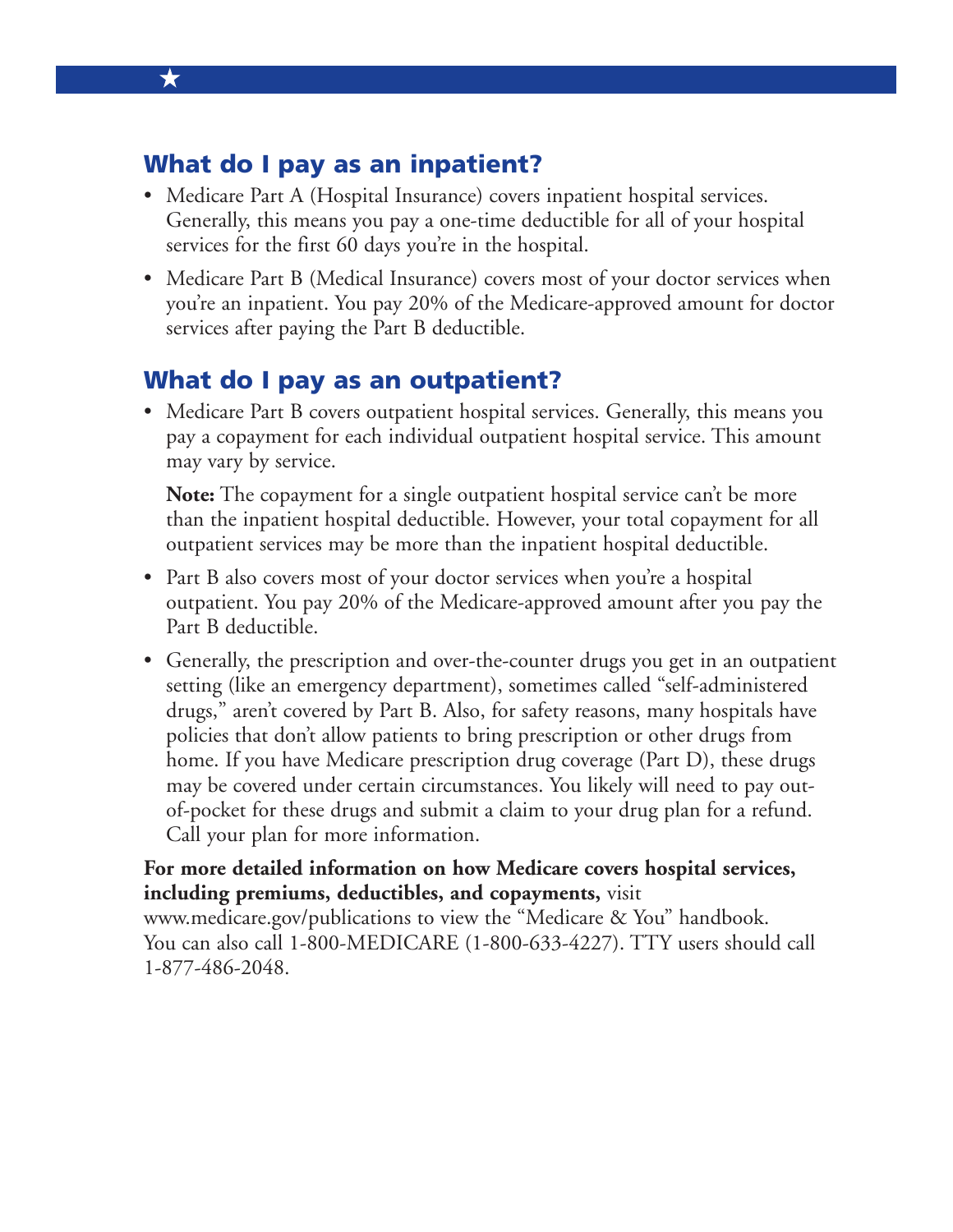Below are some common hospital situations and a description of how Medicare will pay. Remember, you pay deductibles, coinsurance, and copayments.

| <b>Situation</b>                                                                                                                                                                                                                                                                                                                      | <b>Inpatient or</b><br><b>Outpatient</b> | <b>Part A Pays</b> | <b>Part B Pays</b>                                                                                                          |
|---------------------------------------------------------------------------------------------------------------------------------------------------------------------------------------------------------------------------------------------------------------------------------------------------------------------------------------|------------------------------------------|--------------------|-----------------------------------------------------------------------------------------------------------------------------|
| You're in the Emergency<br>Department (ED) (also<br>known as the Emergency<br>Room or "ER") and then<br>you're formally admitted to<br>the hospital with a doctor's<br>order.                                                                                                                                                         | Inpatient                                | Your hospital stay | Your doctor services                                                                                                        |
| You visit the ED for a<br>broken arm, get X-rays and<br>a splint, and go home.                                                                                                                                                                                                                                                        | Outpatient                               | Nothing            | Doctor services and<br>hospital outpatient<br>services (for example, ED<br>visit, X-rays, splint)                           |
| You come to the ED with<br>chest pain and the hospital<br>keeps you for 2 nights for<br>observation services.                                                                                                                                                                                                                         | Outpatient                               | Nothing            | Doctor services and<br>hospital outpatient<br>services (for example,<br>ED visit, observation<br>services, lab tests, EKGs) |
| You come to the hospital for<br>outpatient surgery, but they<br>keep you overnight for high<br>blood pressure. Your doctor<br>doesn't write an order to<br>admit you as an inpatient.<br>You go home the next day.                                                                                                                    | Outpatient                               | Nothing            | Doctor services and<br>hospital outpatient<br>services (for example,<br>surgery, lab tests,<br>intravenous medicines)       |
| Your doctor writes an order<br>for you to be admitted as an<br>inpatient and the hospital<br>later tells you they're<br>changing your hospital status<br>to outpatient. Your doctor<br>must agree, and the hospital<br>must tell you in writing -<br>while you're still a hospital<br>patient - that your hospital<br>status changed. | Outpatient                               | Nothing            | Doctor services and<br>hospital outpatient<br>services                                                                      |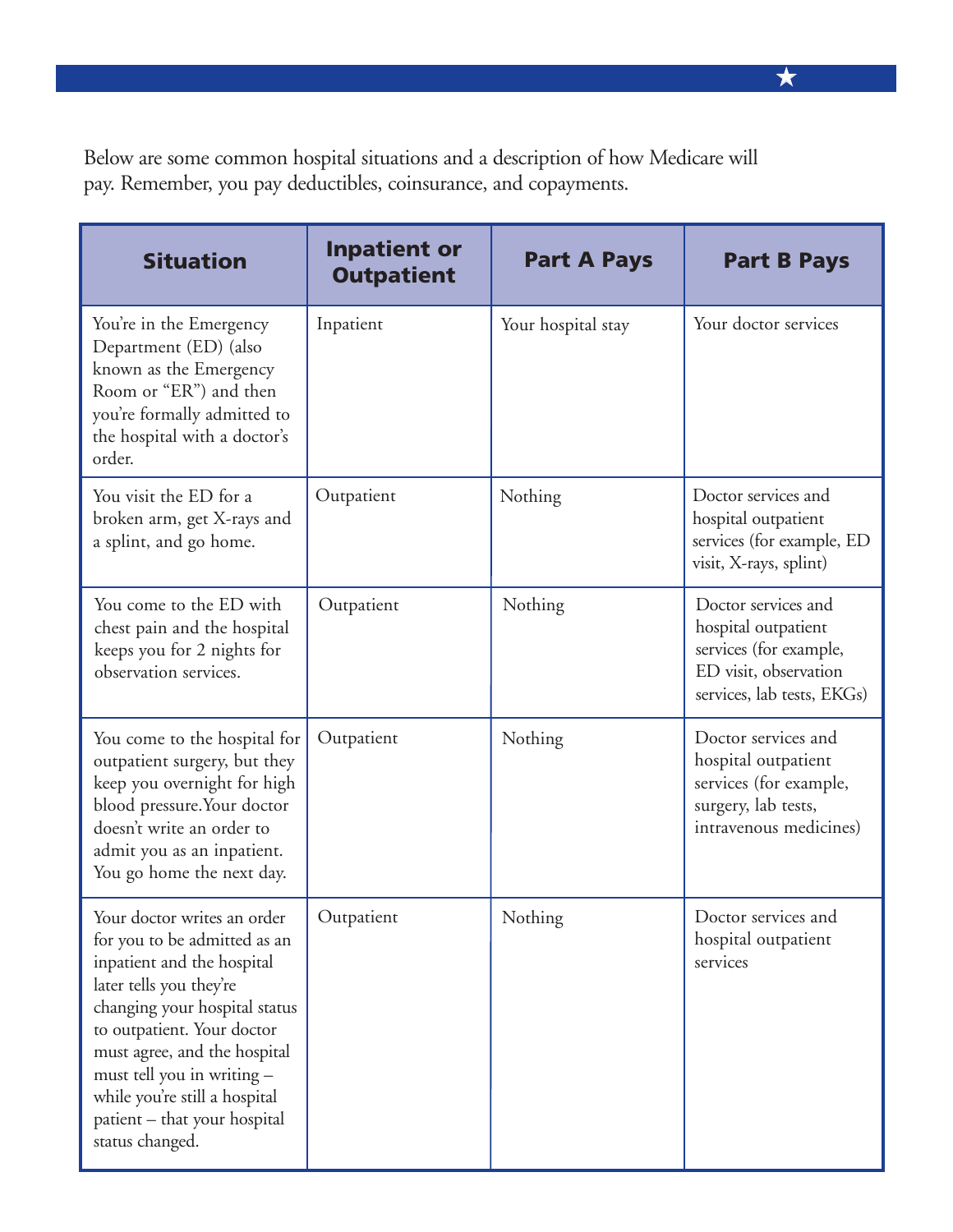**REMEMBER:** Even if you stay overnight in a regular hospital bed, you might be an outpatient. Ask the doctor or hospital.

★

#### **How would my hospital status affect the way Medicare covers my care in a skilled nursing facility (SNF)?**

Medicare will only cover care you get in a SNF if you first have a "qualifying hospital stay."

- A qualifying hospital stay means you've been a **hospital inpatient** for at least 3 days in a row (counting the day you were admitted as an inpatient, but not counting the day of your discharge).
- If you don't have a 3-day inpatient hospital stay and you need care after your discharge from the hospital, ask if you can get care in other settings (like home health care) or if any other programs (like Medicaid or Veterans' benefits) can cover your SNF care. **Always ask your doctor or hospital staff if Medicare will cover your SNF stay.**

# **How would hospital observation services affect my SNF coverage?**

Your doctor may order "observation services" to help decide whether you need to be admitted to the hospital as an inpatient or can be discharged. During the time you're getting observation services in the hospital, you're considered an outpatient. **This means you can't count this time towards the 3-day inpatient hospital stay needed for Medicare to cover your SNF stay.**

For more information about how Medicare covers care in a SNF, visit [www.medicare.gov/publications to](http://www.medicare.gov/publications) view the booklet "Medicare Coverage of Skilled Nursing Facility Care."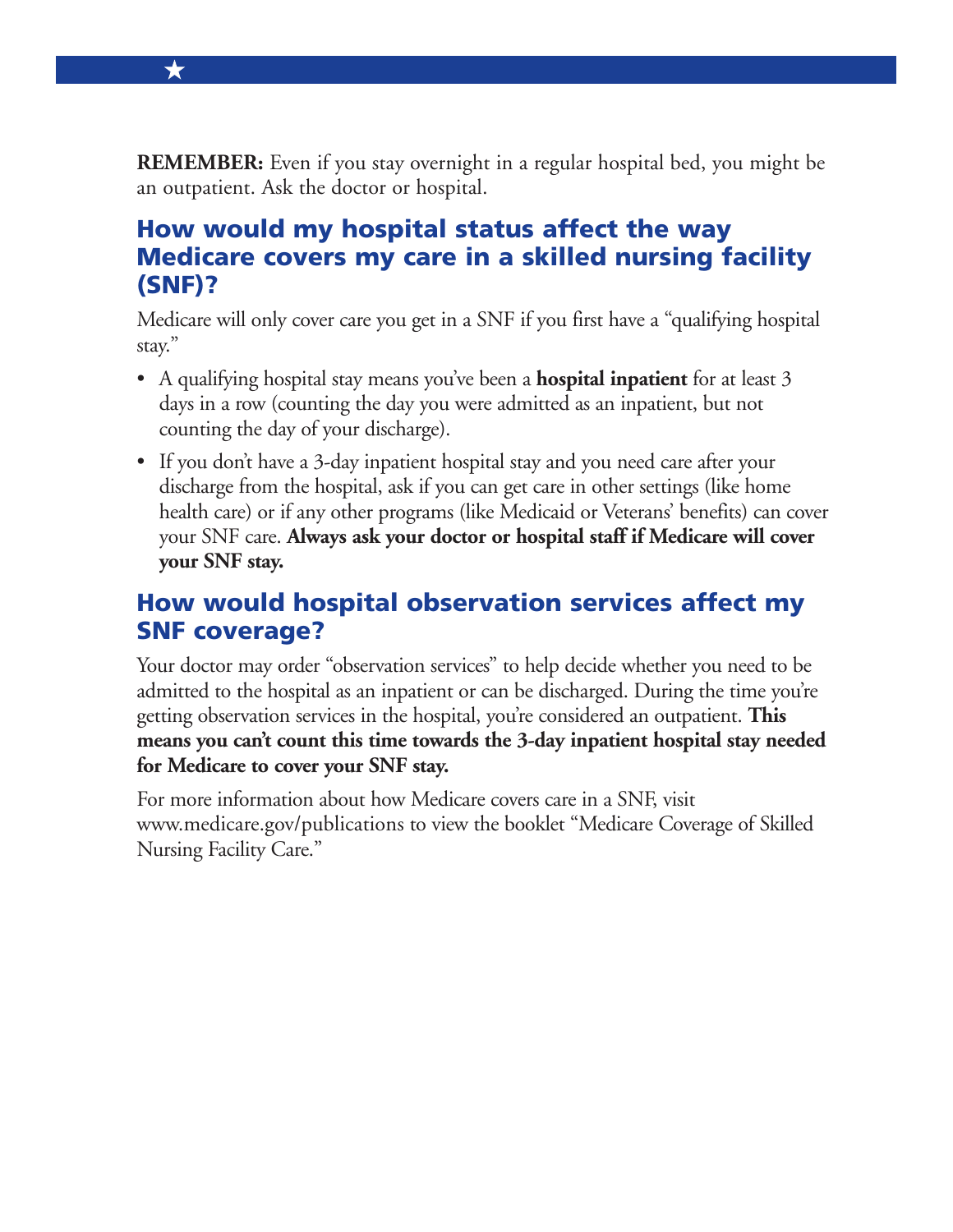## **How would a hospital's observation services affect my SNF coverage? (continued)**

| <b>Situation</b>                                                                                                                                                                  | Is your SNF stay covered?                                                                                                                                                                                      |  |
|-----------------------------------------------------------------------------------------------------------------------------------------------------------------------------------|----------------------------------------------------------------------------------------------------------------------------------------------------------------------------------------------------------------|--|
| You came to the Emergency Department<br>and were formally admitted to the<br>hospital with a doctor's order as an<br>inpatient for 3 days. You were discharged<br>on the 4th day. | Yes, you met the 3-day inpatient stay<br>requirement for a covered SNF stay.                                                                                                                                   |  |
| You came to the ED and spent one day<br>getting observation services. Then, you<br>were an inpatient for 2 more days.                                                             | No. Even though you spent 3 days in the<br>hospital, you were considered an outpatient<br>while getting ED and observation services.<br>These days don't count toward the 3-day<br>inpatient stay requirement. |  |

Below are some common hospital situations that may affect your SNF coverage:

**Remember:** Any days you spend in the hospital as an outpatient (before the doctor writes the order for you to be admitted) aren't counted as inpatient days. An inpatient stay begins on the day you're formally admitted to the hospital with a doctor's order. That's your first inpatient day. The day of discharge doesn't count as an inpatient day.

#### **What are my rights?**

No matter what type of Medicare coverage you have, you have certain guaranteed rights. As a person with Medicare, you have the right to all of the following:

- Have your questions about Medicare answered.
- Learn about all of your treatment choices and participate in treatment decisions.
- Get a decision about health care payment or services, or prescription drug coverage.
- Get a review of (appeal) certain decisions about health care payment, coverage of services, or prescription drug coverage.
- File complaints (sometimes called grievances), including complaints about the quality of your care.

For more information about your rights, the different levels of appeals, and Medicare notices, visit [www.medicare.gov/publications to](http://www.medicare.gov/publications) view the booklet "Your Medicare Rights and Protections." You can also call 1-800-MEDICARE (1-800-633-4227). TTY users should call 1-877-486-2048.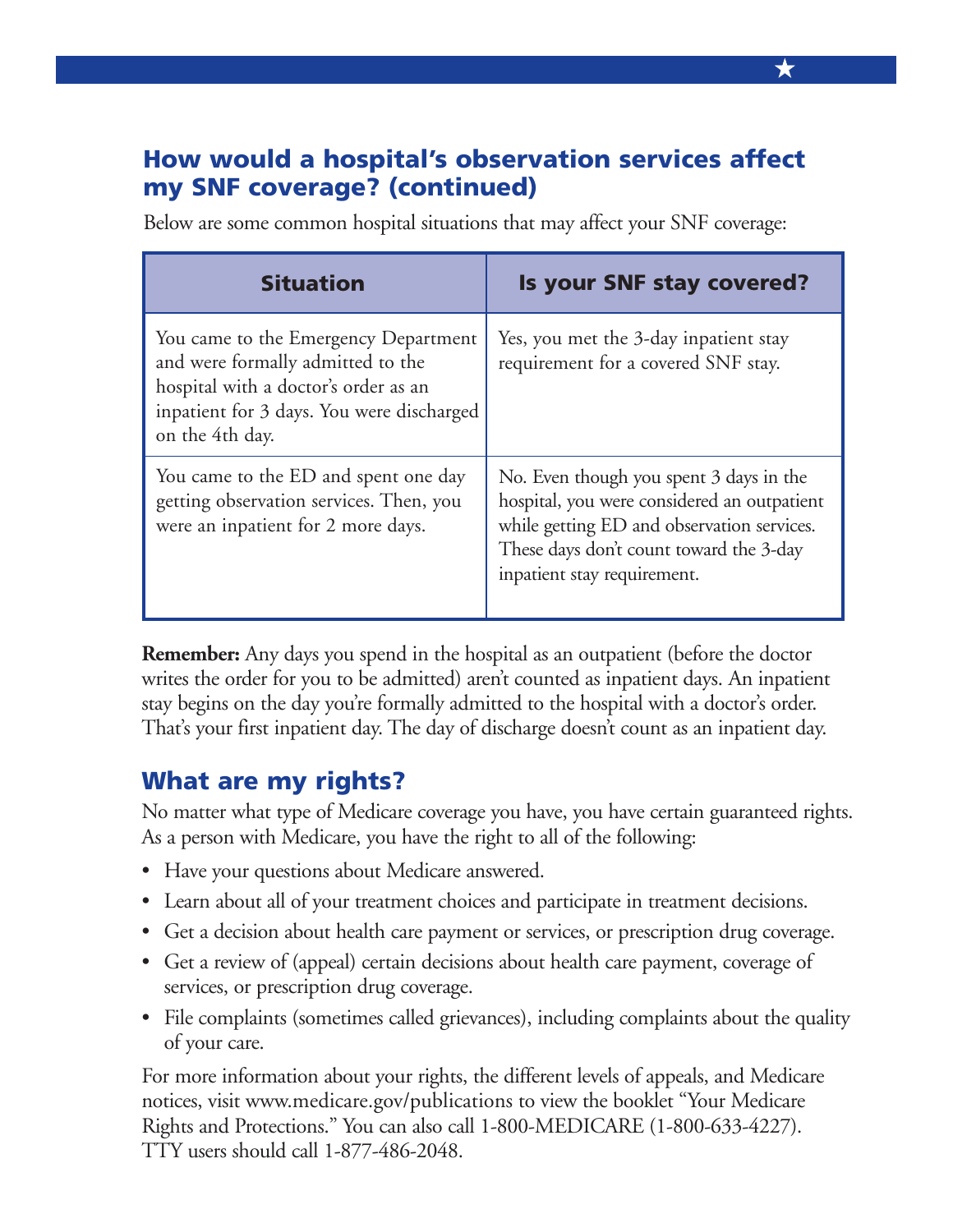#### **Where can I get more help?**

★

- If you need help understanding your hospital status, speak to your doctor or someone from the hospital's utilization or discharge planning department.
- For more information on Part A and Part B coverage, read your "Medicare & You" handbook, or call 1-800-MEDICARE (1-800-633-4227). TTY users should call 1-877-486-2048.
- For more information about coverage of self-administered drugs, view the publication "How Medicare Covers Self-Administered Drugs Given in Hospital Outpatient Settings" by visiting [www.medicare.gov/publications, or](http://www.medicare.gov/publications) call 1-800-MEDICARE for a free copy.
- To ask questions or report complaints about the quality of care of a Medicare-covered service, call your Quality Improvement Organization (QIO). Call 1-800-MEDICARE to get the phone number. You can also visit [www.medicare.gov/contacts.](http://www.medicare.gov/contacts)
- To ask questions or report complaints about the quality of care or the quality of life in a nursing home, call your State Survey Agency. Call 1-800-MEDICARE to get the phone number. You can also visit [www.medicare.gov/contacts.](http://www.medicare.gov/contacts)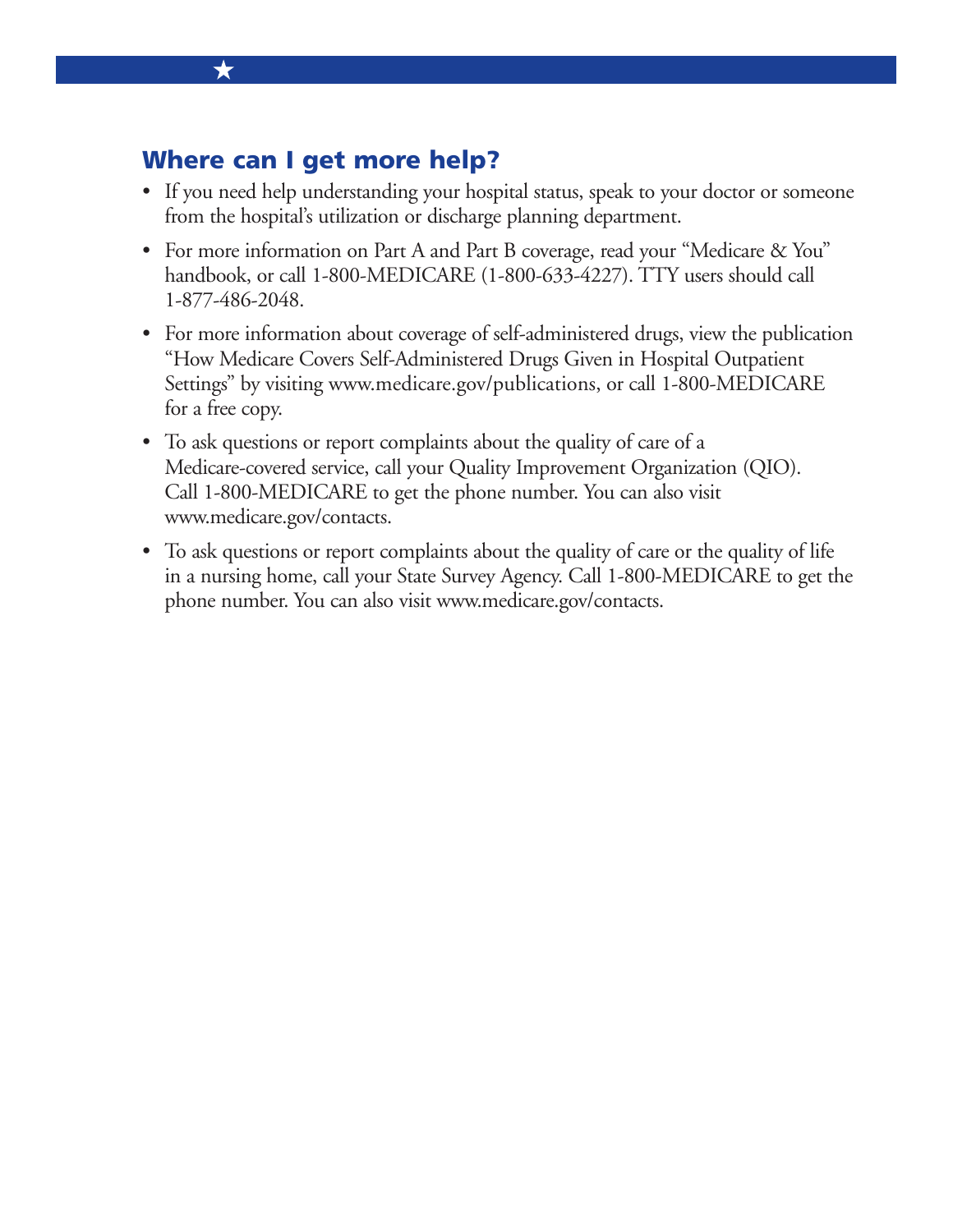